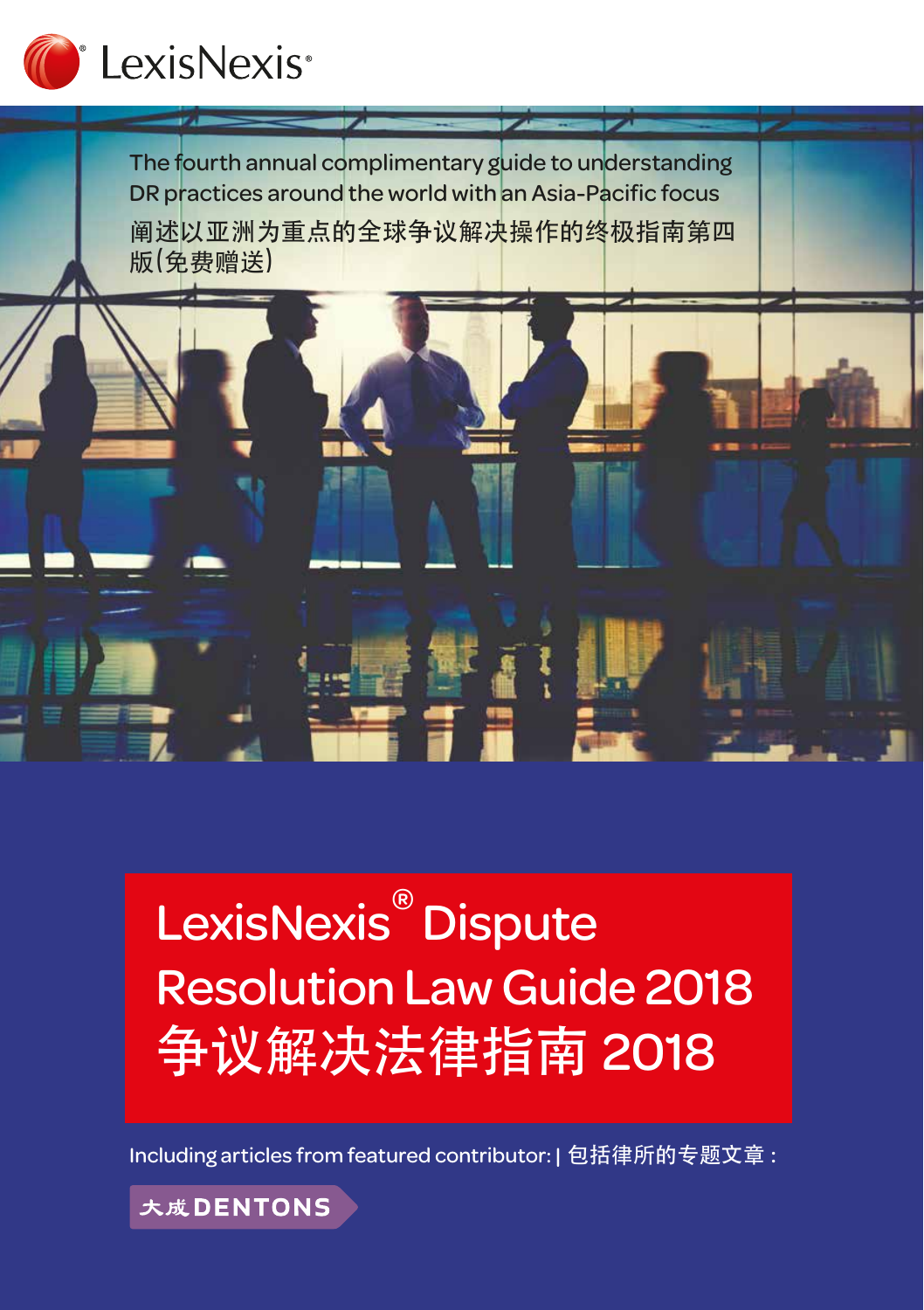# 大成律师事务所 二十五周年庆

25<sup>th</sup> Anniversary of Dentons China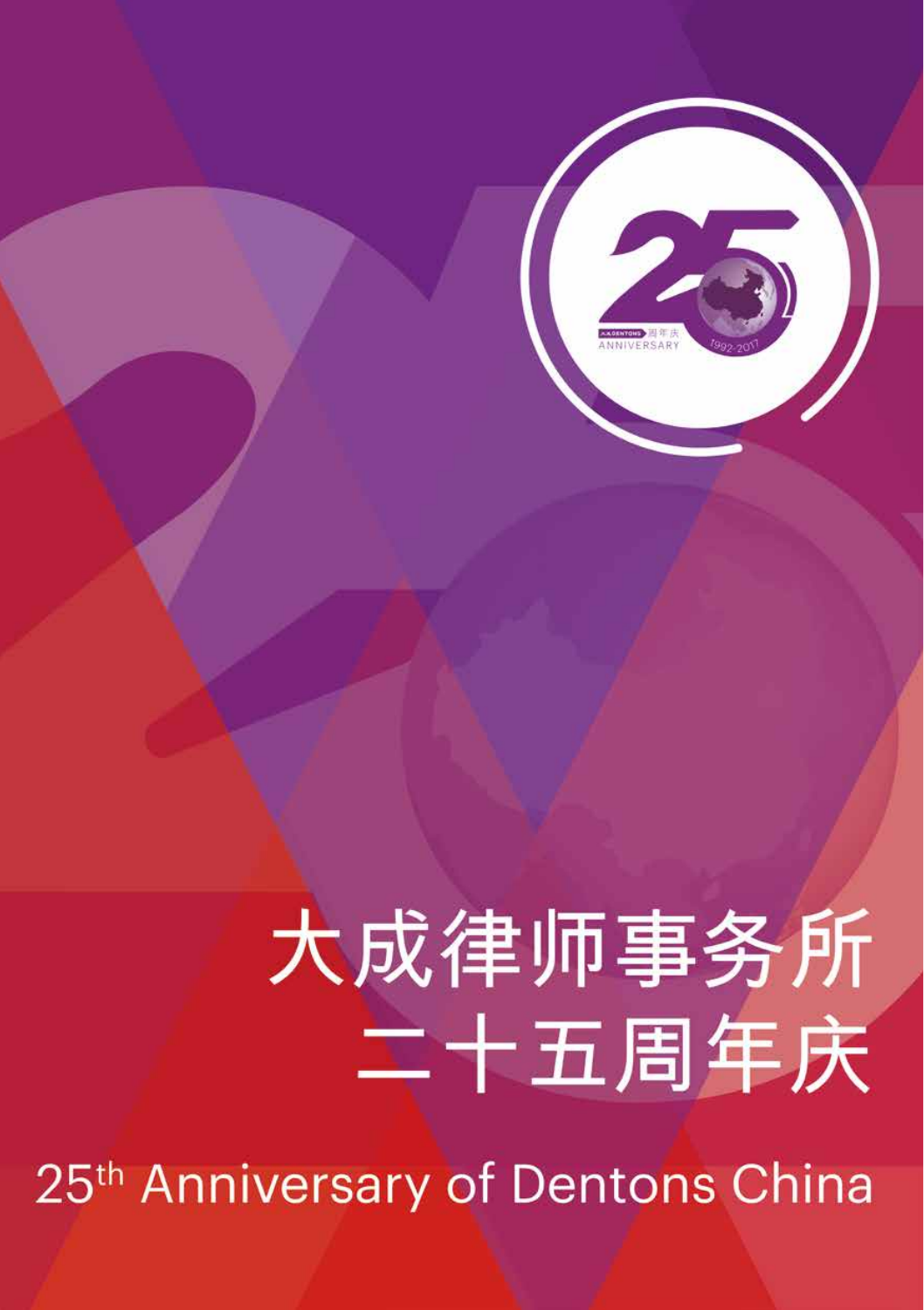LexisNexis® Dispute Resolution Law Guide | 争议解决法律指南 2018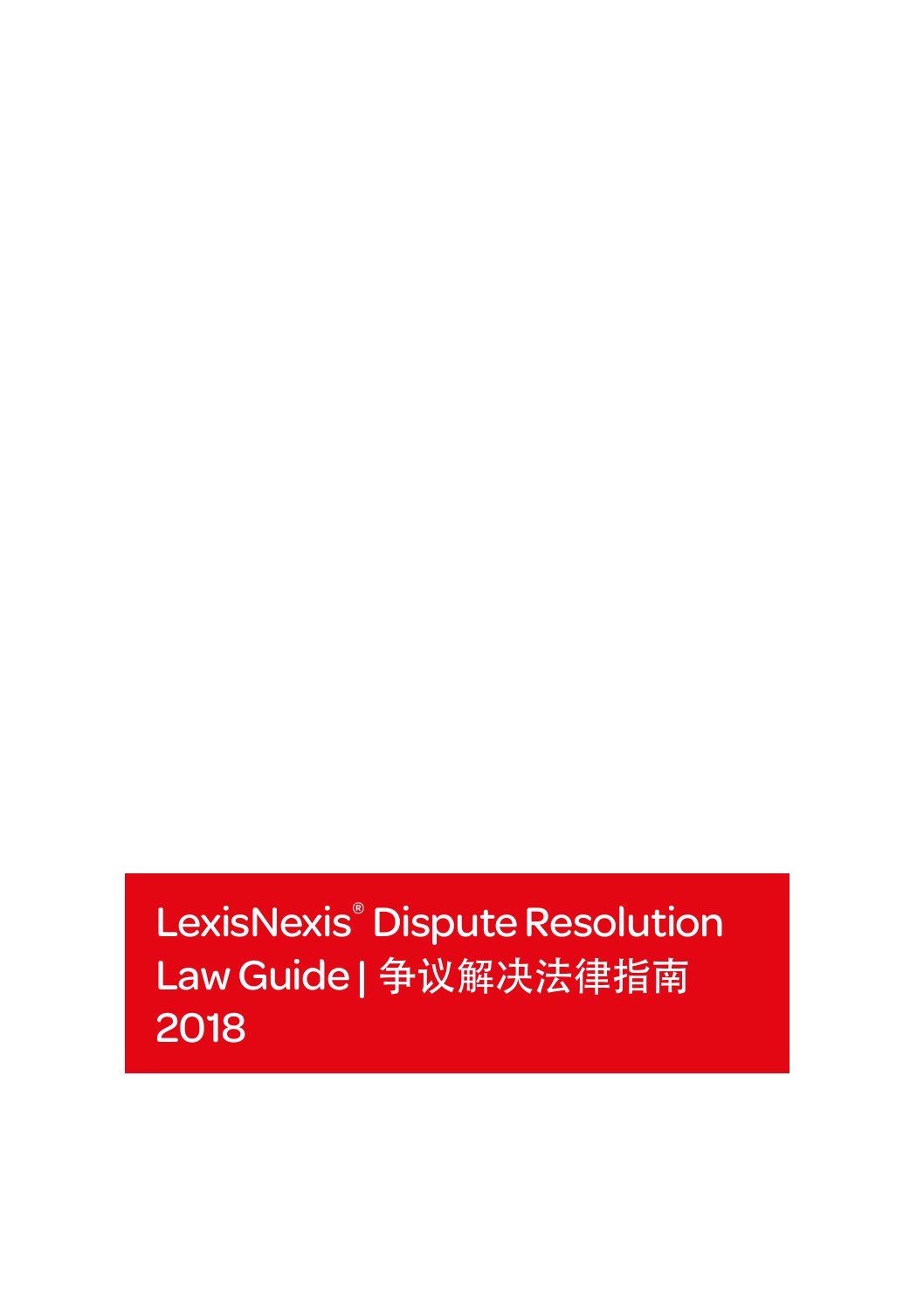# **Contents** | 目录

# Feature Article | 专题:

|                                | Brief Introduction to Arbitration in China   中国仲裁简介                    |  |
|--------------------------------|------------------------------------------------------------------------|--|
| Jurisdictional Q&As  司法管辖区Q&A: |                                                                        |  |
|                                | Belgium 比利时                                                            |  |
|                                | Bulgaria   保加利亚                                                        |  |
|                                | China   中国                                                             |  |
|                                | Macau   澳门<br>Rato, Ling, Lei & Cortés - Advogados and MCL Lawyers  74 |  |
|                                | Mexico   墨西哥                                                           |  |
|                                | New Zealand   新西兰                                                      |  |
|                                | Switzerland   瑞士                                                       |  |
|                                | Thailand   泰国                                                          |  |
|                                | Turkey   土耳其                                                           |  |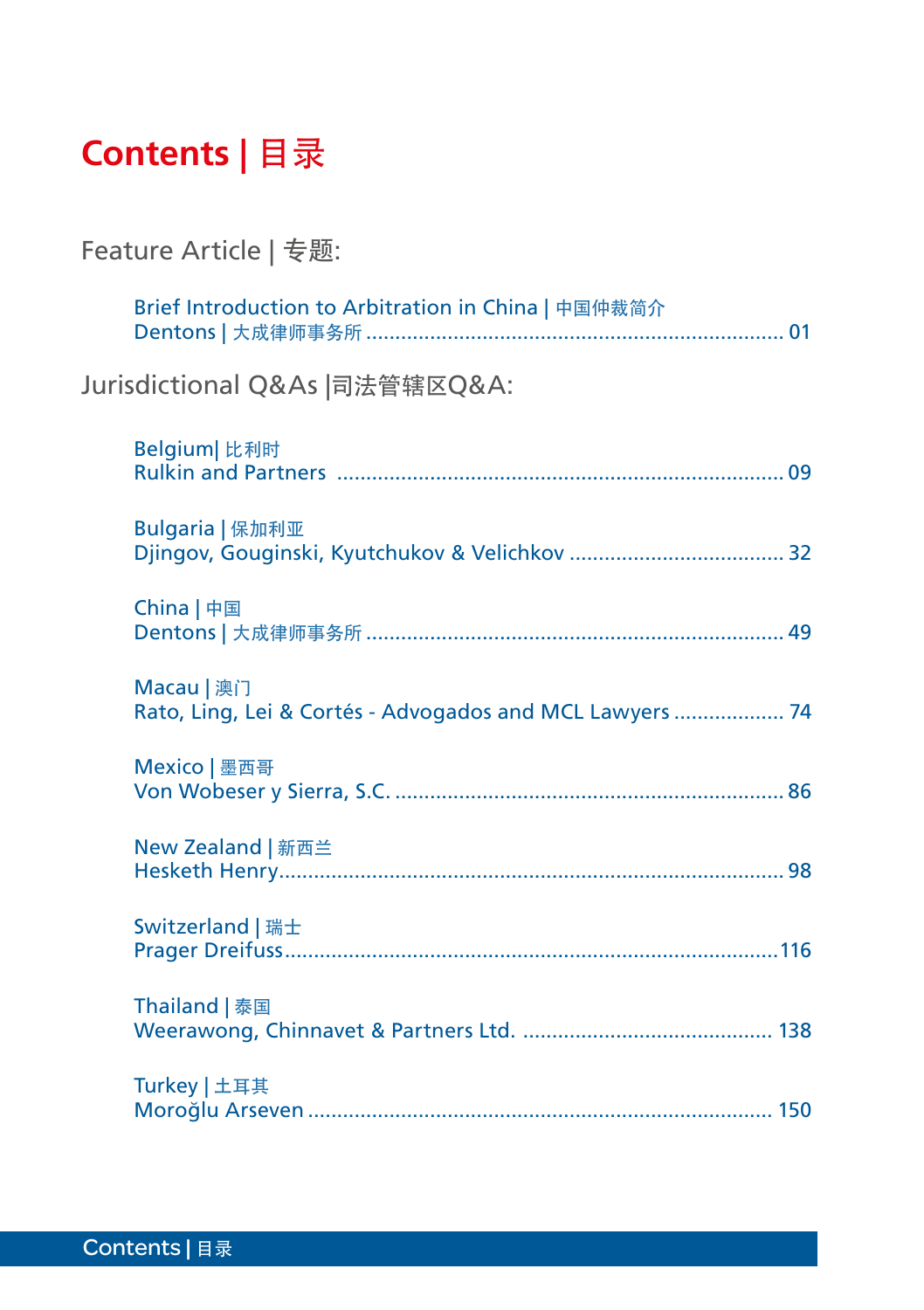# Jurisdiction: Mexico Firm: Von Wobeser y Sierra, S.C. Author: Marco Tulio Venegas Cruz

# 1. What is the structure of the court system in respect of civil proceedings?

Mexico is a federal state and therefore its court system is divided into federal and local courts. In addition, commercial matters are distinguished from and governed separately from strictly civil matters. Commercial matters deal with all the legal relationships between corporations and/ or individual businessmen, while civil matters refer just to legal relationships between individuals not involved in commercial activities. The Constitution has established that civil law matters, both substantive and procedural, are of local jurisdiction, whereas commercial matters are governed by federal law. Since commercial matters are federal, they are regulated in the Commerce Code, which is applicable to the entire country. On the other hand, since civil matters are local, each state and the federal district has its own Civil Code and Code of Civil Procedures. There is also, however, a Federal Code of Civil Procedures, which applies to the resolution of federal administrative and civil conflicts. Although commercial matters are federal, local judges may resolve commercial disputes. In fact, there are no commercial judges; the judges that resolve commercial disputes are civil judges, both local and federal.

Within the civil sphere in Mexico City, there are also judges called Justice of Peace judges, who settle claims involving very low amounts.

In addition to being a dual federal or state system, the court system in Mexico is also divided into civil, commercial, administrative, antitrust, labour, agricultural and criminal areas. Each of these areas has its own set of substantive and procedural rules.

The courts at the federal level include the Supreme Court of Justice with 11 Justices, the Collegiate Circuit Courts, having three magistrates, the Unitary Circuit Courts, having one magistrate, and the district courts, having one judge. Each state has a State High Court and specific courts divided into legal areas such as civil, commercial, family, leasing, labour and criminal matters.

The Supreme Court functions as a full court or in two chambers of five Ministers each. Among other matters, it resolves conflicts between states and between the federal government and a state, as well as conflicting decisions by the Circuit Courts. In also addresses challenges to the constitutionality of laws and is the last resort for appeal of certain cases involving constitutional matters.

The Collegiate Circuit courts were created to exercise powers originally corresponding to the Supreme Court, which is to resolve *amparo* proceedings involving questions of legality of decisions issued by the Unitary Circuit Courts. The latter courts in turn resolve appeals from the District Courts, which are the federal courts of first instance.

Both the District Courts and the Unitary and Collegiate Courts are divided territorially in the number or circuits that the Federal Judicial Board, an administrative body of the judicial power, establishes for the entire country.

# 2. What is the role of the judge in civil proceedings?

The role of a Judge in a Civil (or commercial) proceeding is to rule on the dispute based on the contractual provisions, on the applicable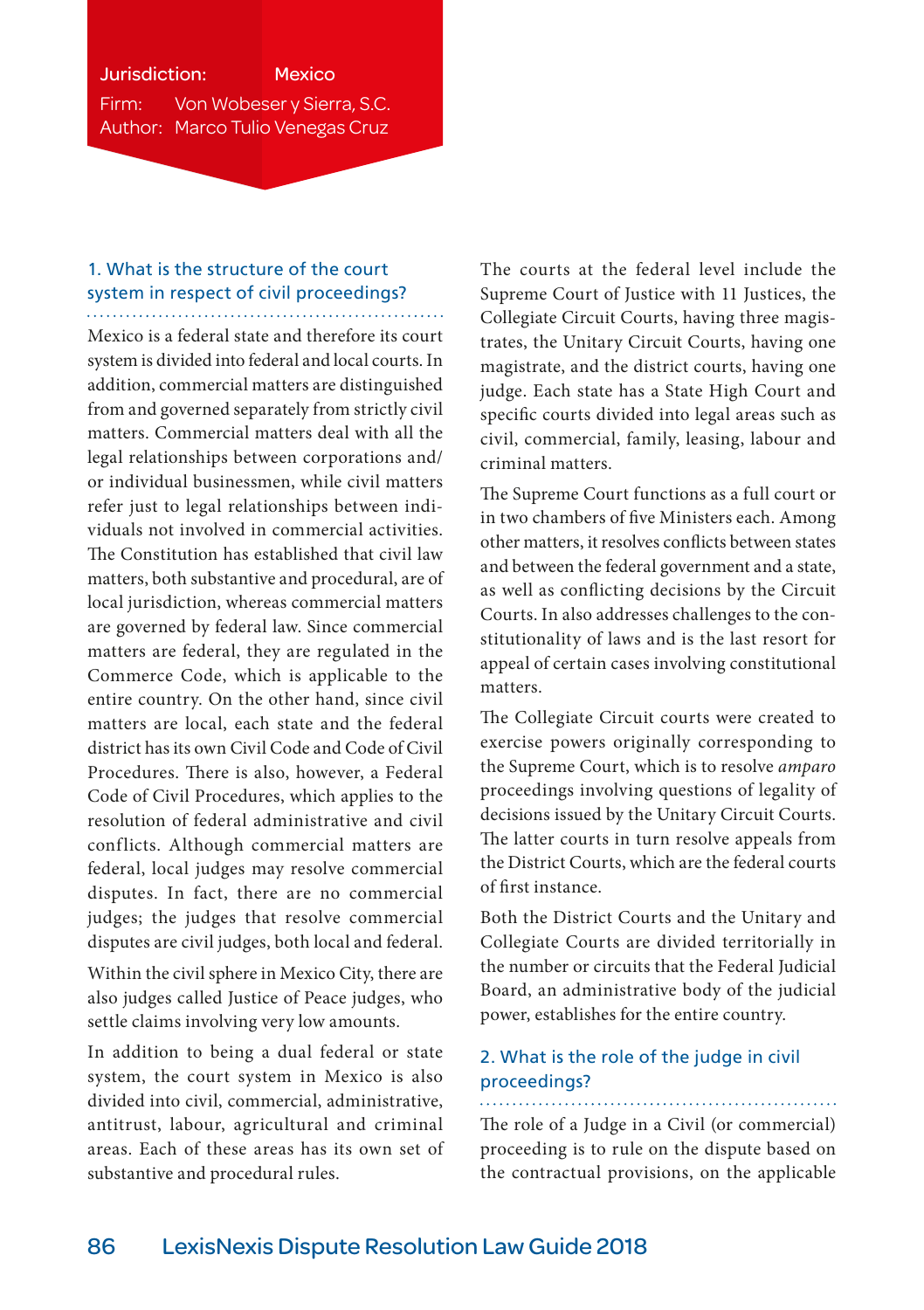law, its legal interpretation and absent a specific legal framework based on the general principles of law.

Pursuant to Mexican procedural law, the parties have the burden to boost the proceeding and to ask the Court to follow up the procedural steps established in the law. If the parties do not ask the Judge to continue with the proceeding for more than 6 months, then the Judge may declare that the proceeding is closed for lack of procedural interest.

Within the duties of the Judge, he/she must invite (i) the parties to conciliate the dispute; (ii) receive the evidence proposed; (iii) attend hearings; and (iv) rule on the dispute through a final judgment.

# 3. Are court hearings open to the public? Are court documents accessible by the public?

Pursuant to the Commerce Code, hearings must always be held in public (the Commerce Code art. 1080). Pursuant to the Federal Code of Civil Procedures, the general rule is that hearings must be held public, exceptionally of those that the court considers appropriate to be held in private. (Federal Code of Civil Procedures art. 274).

However, court documents are private and only the parties can access the court file and the final judgment. During the trial, parties are requested for their consent to publish the award without their names and all explicit references to them are erased from the copy.

In recent years the Supreme Court declared that all information previous to 2003, relative to federal procedures is public. This statement was issued due to the approval of the Federal Law of Transparency and Public Access to Governmental Information that allows any individual to request any documentation relative to federal trials. Article 8 of the Federal Law of Transparency and Public Access to Governmental Information states that all the

resolutions that are non-appealable shall be made public; nevertheless, the parties may object to the publication of their personal data. Therefore, once the resolution is non-appealable, it becomes public to anyone who wishes to consult it.

# 4. Do all lawyers have the right to appear in court and conduct proceedings on behalf of their client? If not, how is the legal profession structured?

No, only the lawyers that are authorized through a written brief by a party authorized representative have the right to appear in Court on behalf of the client. In addition, the lawyers must have in place their license and they should be registered also before the Court.

#### 5. What are the limitation periods for commencing civil claims?

Usually the limitation period for civil and/or commercial actions ranges from 5 to 10 years, depending on the nature of the action. However, there are certain specific actions that have a 6-month period, a one-year and a two-year statute of limitation.

# 6. Are there any pre-action procedures with which the parties must comply before commencing proceedings?

No, under Mexican law a lawsuit is initiated directly through the filing of a written complaint before the Courts. No administrative or formal pre-action procedure is required.

#### 7. What is the typical civil procedure and timetable for the steps necessary to bring the matter to trial?

Under the Mexican civil system there is no distinction between the civil or commercial proceeding and the trial itself. Once the complaint files a lawsuit, the defendant will be summoned and have the right to counterclaim if he wishes to. Afterwards the Court will formally give the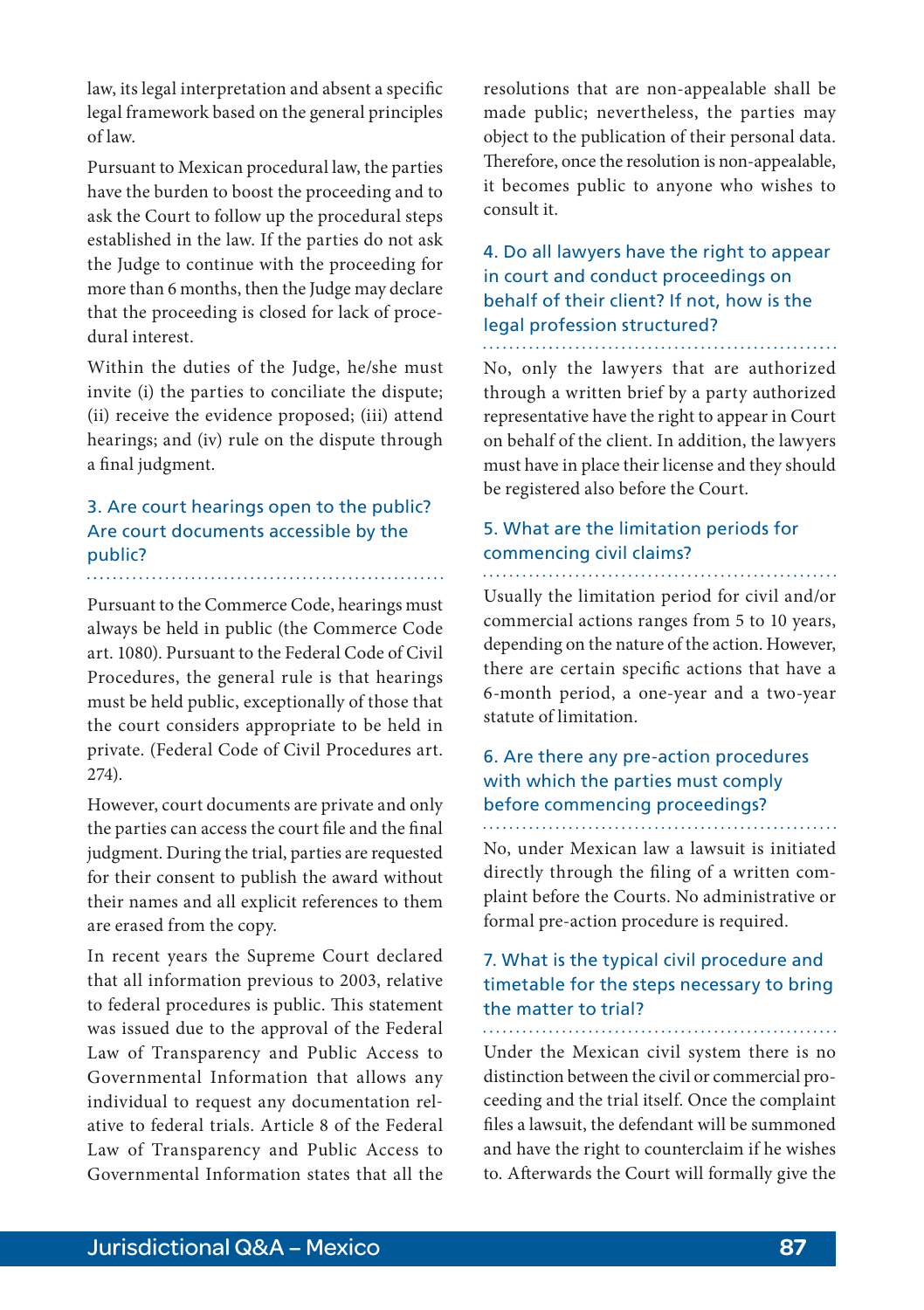parties the opportunity to produce their evidence and hold as many hearings as required to receive it. After all the hearings are held, then the parties can file their final pleadings in writing. Finally, the Judge will render its judgment in first instance.

# 8. Are parties required to disclose relevant documents to other parties and the court?

If the document is identified with precision and there is evidence about its existence, a party may request the Court to order the other party to disclose it. In addition, during a lawsuit, third parties are compelled, at all times, to assist the courts when investigating the truth and shall exhibit all documents and goods in their possession whenever they are required to do so. The courts have the power and the obligation to compel third parties, through any constraining means, to comply with such obligations. However, in the event of refusal, the courts shall hear the third party's arguments and issue a final non-challengeable decision.

#### 9. Are there rules regarding privileged documents or any other rules which allow parties to not disclose certain documents?

Ascendants, descendants, spouses and those obliged to keep professional privileges, are exempt from such obligation whenever the evidence requested is prejudicial of the party to which they are related (Federal Code of Civil Procedures, art 90).

#### 10. Do parties exchange written evidence prior to trial or is evidence given orally? Do opponents have the right to crossexamine a witness?

Pretrial discovery/disclosure is not regulated or allowed by Mexican legislation. There are, however, some specific and limited procedures that entitle a party to obtain specific information or testimony for preparing a lawsuit (article 1151, Commerce Code).

During the proceeding, attorneys are entitled to cross-examine any witness, the party or its representative (if it is a company or corporation), if it is requested.

# 11. What are the rules that govern the appointment of experts? Is there a code of conduct for experts?

The experts appointed by a party must be have the title and license to act as experts in the corresponding area. Aside from these minimum requisites there are no binding codes of conduct for experts.

#### 12. What interim remedies are available before trial?

Injunctive relief in principle is limited to attachment of assets or an order regarding the debtor to stay in its domicile.

# 13. What does an applicant need to establish in order to succeed in such interim applications?

Injunctive relief may be granted by a court only if the claimant proves a justified fear that the defendant may abscond, or when there is justified fear that the defendant may hide his assets or intentionally lose a specific good (in actions in rem).

#### 14. What remedies are available at trial?

In general, the remedy for civil tort liability is the restoration of the status quo prior to the damage, when possible, or the payment of damages and lost profits. The basic contract remedies are specific performance or termination of the contract with damages and profits in both cases. If, in a contractual relationship, an interest rate is not specified, the legal interest rate is 9% (per cent) annually in civil matters and 6% (per cent) annually in commercial matters on the principal.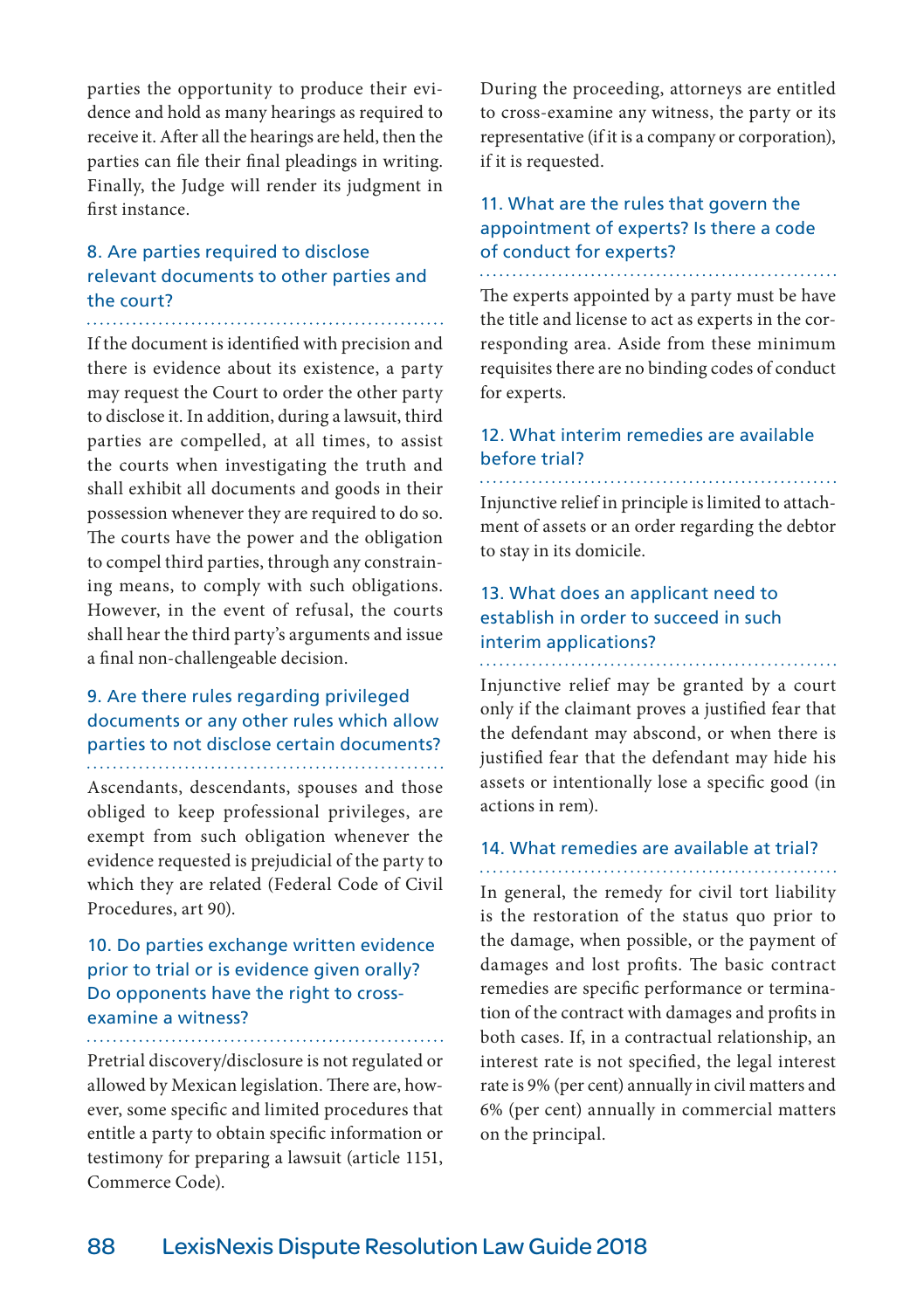# 15. What are the principal methods of enforcement of judgment?

If a party refuses to comply with a judgment, the Court may order the attachment of assets or even the intervention of the administration of the debtor to get the payment. The assets then may be sold through a public auction to obtain the amount due. If the obligation consists in the performance of certain task, then if the party refuses to do it, the Court may award damages and lost profits and consequently attach assets to get them enforced. To obtain the enforcement, a specific ancillary proceeding must be brought asking the Court for the enforcement. This proceeding may take from three to six months.

# 16. Are successful parties generally awarded their costs? How are costs calculated?

The Mexican system for attorney's fees awarded for the prevailing party in litigation is always fixed.

In commercial disputes, the Commercial Code does not establish clear rules as to how to determine the quantum. However, there are judicial precedents that clearly establish that the local law determines the way to liquidate costs.

The local law in Mexico City establishes that the first instance costs shall be calculated according to the following basis:

- (a) When the amount of the suit does not exceed the equivalent to three thousand minimum wages in the Federal District, it will be calculated at 10% (per cent).
- (b) When the amount of the suit exceeds the equivalent to three thousand minimum wages in the Federal District and is up to six thousand minimum wages in the Federal District, it will be calculated at 8% (per cent); and
- (c) When the amount of the suit exceeds the equivalent to six thousand minimum wages in the Federal District it will be calculated at 6% (per cent),

If the dispute were to be ruled by a second instance the percentages will be raised by a further 2% (per cent).

Most of the other state codes of procedure follow the same rules.

# 17. What are the avenues of appeal for a final judgment? On what grounds can a party appeal?

First-instance judgments can be appealed before an appellate court. The appellate court stands in a superior hierarchical level to the court that issued the judgment.

According to the Commerce Code art. 1337, the appeal can be made in the following cases:

- (a) whenever the unsuccessful party adduces a violation of rights or a grievance;
- (b) when the successful party, even though it has succeeded pursuant to the first instance judgment, has not been awarded with the indemnification of damages and losses, the payment of costs or the restitution of products;
- (c) when the successful party wishes to adhere to an appeal previously filed; or
- (d) a third party with legitimate interest, whenever the final resolution affects him.

When the first-instance judgment is final, the appeal must be filed before the court that issued it, within nine days following the date on which such first-instance judgment was notified to the parties.

# 18. Are contingency or conditional fee arrangements permitted between lawyers and clients?

Under Mexican law the parties are free to agree with their lawyers as to the amount of their fees. Thus, among other compensation schemes, the lawyers' fees can be calculated based on a contingency or success fee. Normally, in this scenario the fees are calculated either: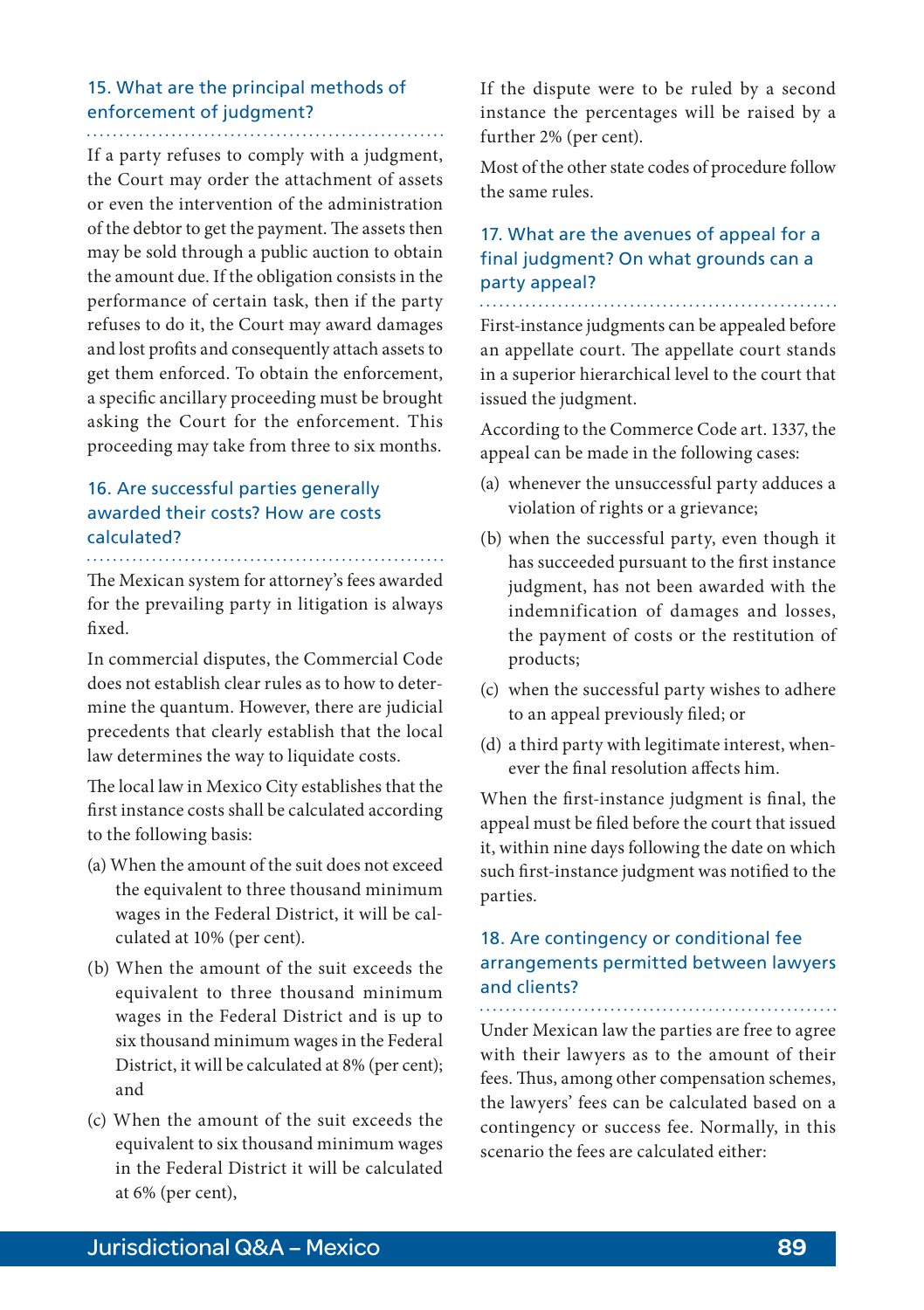- (a) as a percentage of the amount of the claim or of the amount recovered. The percentage is agreed on between the lawyer and the client, and is based on the specific circumstances of the case, and can vary according to:
	- (i) the complexity of the matter;
	- (ii) the client's economic situation; and
	- (iii) the reputation of the lawyer.
- (b) as an hourly rate for time spent; or
- (c) as a fixed fee depending on the amount of the claim.

# 19. Is third-party funding permitted? Are funders allowed to share in the proceeds awarded?

Under Mexican law, there is no limitation on

third-party funding. However, this practice has not really been adopted in the Mexican forum yet. In any event, if there is a third-party funding the third party will not be deemed as part of the proceeding, unless there is a formal assignment of litigation rights in its favor. Thus, at the end, the sharing in the amounts awarded should be made by the party that was funded in compliance with the agreement it may have executed with the third-party funder.

## 20. May parties obtain insurance to cover their legal costs?

Yes, there is no restriction to obtain it. However, it is not usual to have it in Mexico.

# 21. May litigants bring class actions? If so, what rules apply to class actions?

Article 17 of the Mexican Constitution recognises "collective actions" in Mexico, providing that federal judges would hear these proceedings and mechanisms in an exclusive manner. This type of action is registered in the Federal Code of Civil Proceedings; Federal Civil Code; Federal Law of Economic Competence; Federal Law of Consumer's Protection; Organic Law of the Federal Judicial Power; General Law of Ecological Equilibrium and Environmental Protection; and Law of Protection to the User of Financial Services.

Mexican Law limits collective actions to matters related to the consumption of goods or services, public or private, and those related with the environment, specifically those related to the following matters:

- (a) consumer protection;
- (b) environmental protection matters;
- (c) protection and defence of the users of financial services; and
- (d) antitrust matters.

A collective claim can be filed by public entities such as the Federal Protection Consumer Office, Federal Protection Environmental Office, National Commission for the Protection and Defense of the Users of Financial Services and the Antitrust Federal Commission; the legal representative of the collectivity affected, provided it is formed by at least 30 members; and non-profit civil associations legally formed at least one year prior to the filing of the collective action.

The resolution will benefit all the members of the affected group and each member must liquidate and prove the damage caused.

Finally, the Amparo Law establishes the possibility of bringing in one single procedure a constitutional action against some decisions of the authorities, which may affect several persons.

# 22. What are the procedures for the recognition and enforcement of foreign judgments?

In accordance with international treaties (enforcement of domestic judgments abroad) and the Federal Code of Civil Procedures, article 571, Mexican courts are willing to recognise and execute a foreign judgment, provided that:

(a) the formalities and conditions regarding rogatory letters have been met;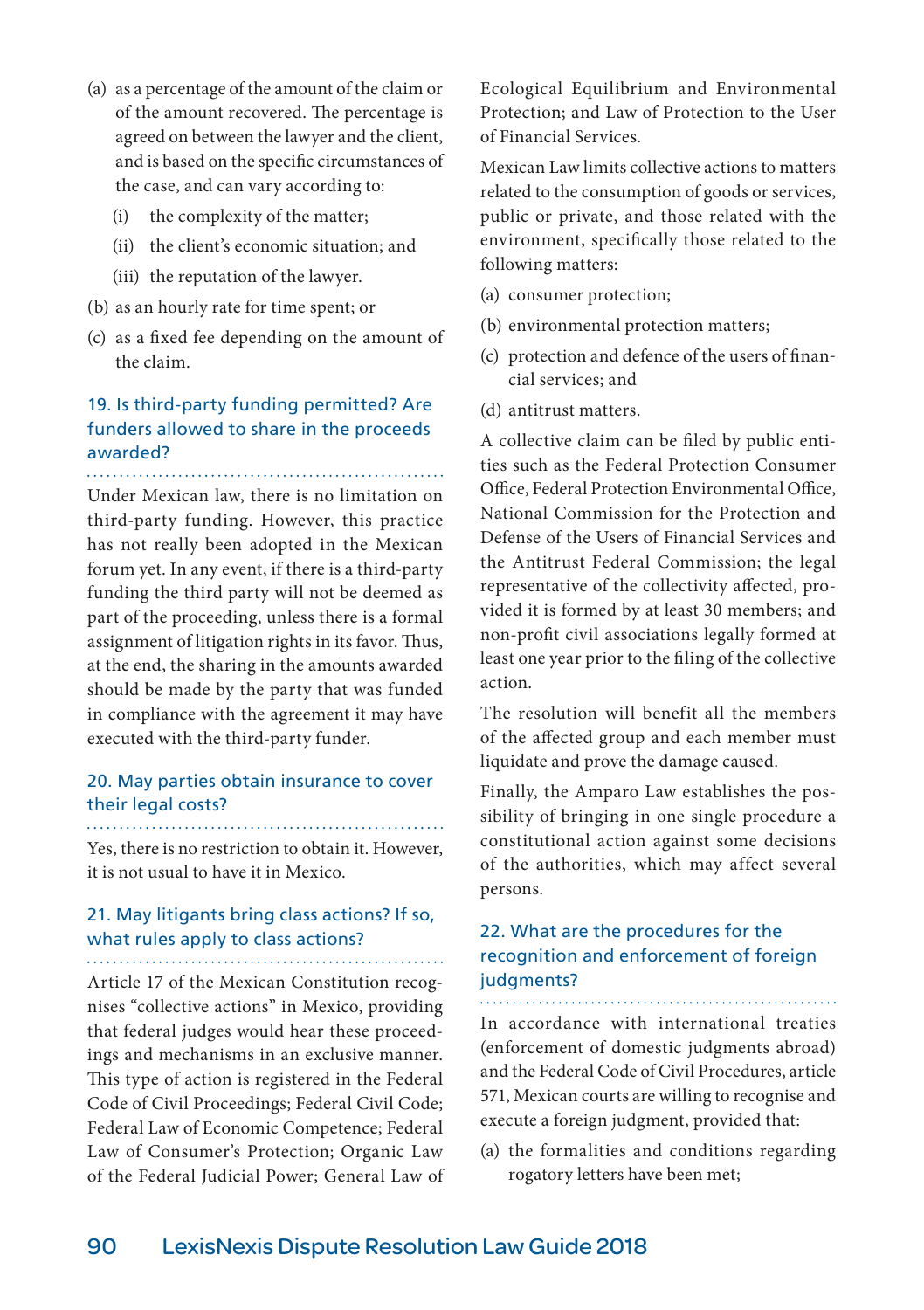- (b) the resolution did not result from the exercise of an action in rem;
- (c) the foreign court had correctly assumed jurisdiction;
- (d) the claim was properly served on the defendant;
- (e) the foreign judgement is non-appealable and res judicata in the country in which it was rendered;
- (f) the action that gave rise to the resolution is not a pending matter between the same parties in Mexican courts; unless a letter rogatory had been processed and delivered to the Foreign Ministry or to the authorities of the state where the claim should be served; and
- (g) the judgment does not conflict with a mandatory law or Mexican public policy.

# 23. What are the main forms of alternative dispute resolution?

The main alternative dispute resolution method in Mexico is arbitration. Arbitration has a good reputation in Mexico and is seen by large corporations as a good and effective method of resolving disputes.

In the past, mediation was considered a waste of time. However, recent legislative reforms, as well as state policies promoting ADR, have begun to gain traction. Consequently, it is more common to find companies willing to mediate to solve their disputes. Recent legal reforms have strengthened the possibility of enforcing any agreement reached in conciliation or mediation proceedings.

# 24. Which are the main alternative dispute resolution organisations in your jurisdiction?

At the international level and dealing with large arbitration disputes, the ICC and the ICDR are the most important organisations in Mexico. They both have active presence in Mexico.

Local arbitral institutions have gained some traction and reputation for medium-sized local disputes. The facilities are excellent and the service they provide is high quality, in general. The main arbitral bodies based within Mexico are the following: the Arbitration and Mediation Commission of the Mexico City Chamber of Commerce (CANACO), a non-profit organisation based at Paseo de la Reforma no. 42, Delegación Cuauhtémoc, CP 06040, Mexico City, Mexico City (see www.arbitrajecanaco. com.mx); and the Mexican Arbitration Center (CAM), created in 1997, with its offices in Tecnológico de Monterrey, Campus Santa Fe, Av. Carlos Lazo No. 100, Edificio Aulas 1, Nivel 5, Col. Santa Fe, México, Mexico City, CP 01389.

# 25. Are litigants required to attempt alternative dispute resolution in the course of litigation?

Litigants are not obliged to attempt ADR's during litigation. However, the Courts encourage them to mediate or conciliate the dispute during each phase of the proceeding.

## 26. Are there any proposals for reform to the laws and regulations governing dispute resolution currently being considered? . . . . . . . . . . . . . . . . . . .

Yes, currently there is a trend adopted by the Mexican government to try to modernize and expedite the lawsuits to make them more alike to the U.S. system. In this context, ADR are being promoted and several legal reforms have been adopted to implement them in a more widespread manner. In addition, there is also a trend to have more oral proceedings (since traditionally the lawsuits in the Mexican legal systems are carried out through written briefs) and facilitate quick decisions.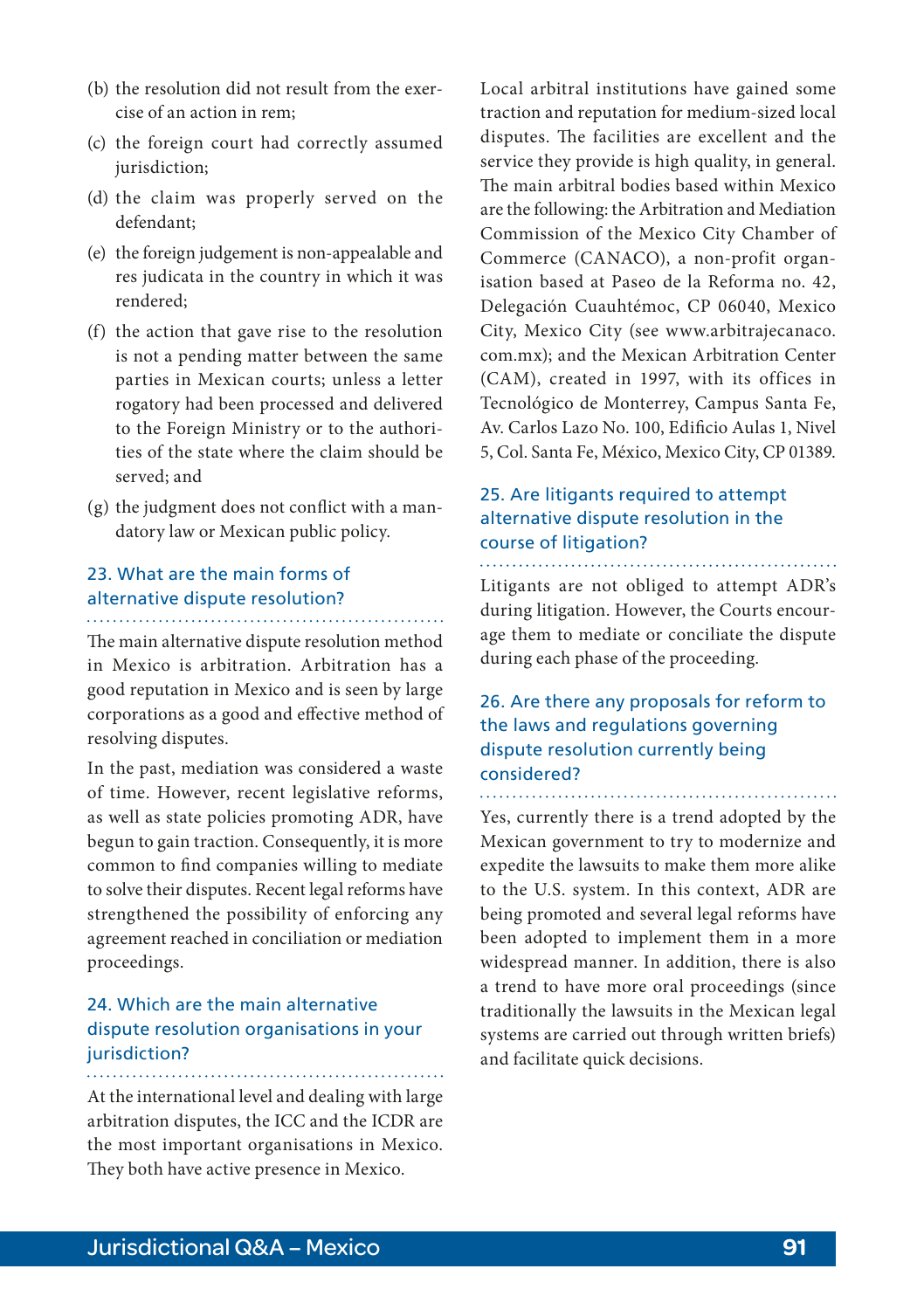# 27. Are there any features regarding dispute resolution in your jurisdiction or in Asia that you wish to highlight?

In Mexico a conscious effort has been made to give more certainty to foreign investors modernizing the legal framework, entering Bilateral Investment Treaties and promoting ADR's and transparency and quickness in the resolution of Court proceedings. Moreover, Mexico has explicitly characterized arbitration as a manifestation of the fundamental right of freedom. Thus, I would encourage any Asian company to have confidence in the Mexican legal system and in the potential enforcing of arbitral awards in our Country.

# **About the Author:**

**Marco Tulio Venegas Cruz Leading Partner, Dispute Resolution, Von Wobeser y Sierra, S.C.**

E: mtvenegas@vwys.com.mx

- W: www.vonwobeserysierra.com
- A: Guillermo Gonzalez Camarena No. 1100, piso 7, Colonia Santa Fe, Centro de Ciudad, México, Ciudad de México, C.P. 01210
- T: +52 55 52581034
- F: +52 55 52581098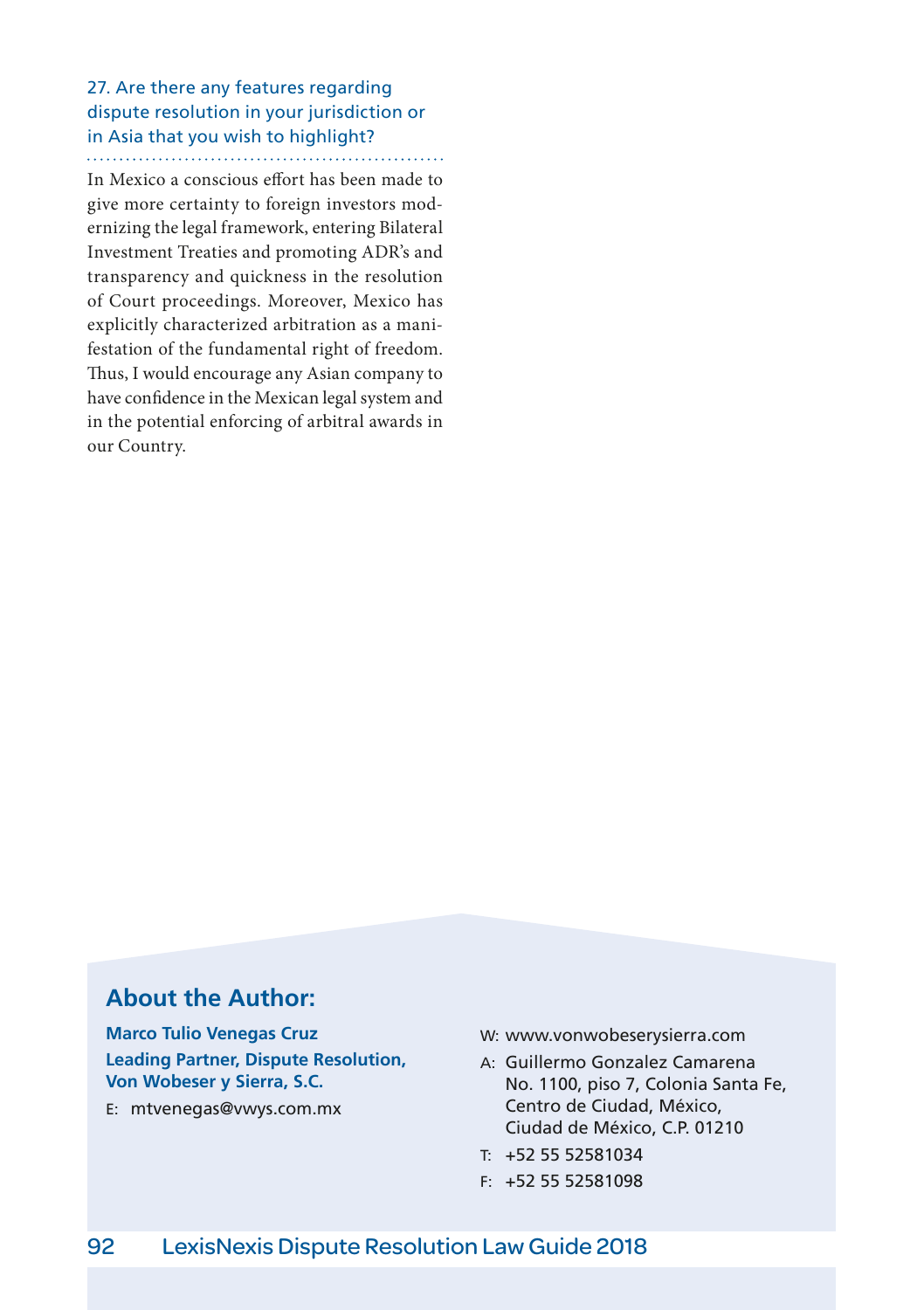# 司法管辖区: 墨西哥 律所 : Von Wobeser y Sierra, S.C. 作者 : Marco Tulio Venegas Cruz

1. 在民事诉讼方面,法院系统的结构是怎样 的?

墨西哥是联邦国家,因此其法院系统分联邦 法院和地方法院。此外,商事案件从民事案 件中严格区分并单独管辖。商事案件调解公 司和 / 或商人之间的法律关系,而民事案件 调解的是不涉及商业活动的个人之间的法律 关系。《宪法》规定,无论是实质性的还是 程序性的民事法律案件都属于地方管辖,而 商事案件则由联邦法律管辖。由于商事案件 归联邦管辖,所以在适用于整个国家的《商 法典》中进行了规定。另一方面,由于民事 案件归地方管辖,所以各州和联邦地区都有 自己的《民法典》和《民事诉讼法典》。此外, 还有一部《联邦民事诉讼法典》适用于解决 联邦行政和民事争议。尽管商事案件归联邦 管辖,但是地方法官也可以裁决商业纠纷。 事实上,不存在商事法官 ;解决商业纠纷的 法官是地方和联邦的民事法官。

在墨西哥城的民事领域,也有法官称为治安 法官,他们处理涉案金额很低的索赔案件。

除了联邦和州两种制度之外,墨西哥的法院 系统也分为民事、商事、行政、反垄断、劳工、 农业和刑事领域。这些领域各自都有一套实 质性和程序性规则。

联邦层面的法院包括最高法院,有十一位法 官 ;高等巡回法院,有三位法官 ;单一巡回 法院,有一位法官 ;以及地区法院,有一位 法官。每个州都有一个州高等法院和按法律 领域划分的专门法庭,诸如民事、商事、家庭、 租赁、劳工和刑事案件等。

最高法院可以作为一个合议庭审理案件, 也 可以由两个法庭分别审理,每个法庭有五位 成员。除其他事项外,它处理各州之间、联 邦政府与州之间的冲突,以及巡回法院作出 的有争议的裁决。它还处理法律的合宪性问 题,也是对某些涉及宪法事项案件上诉的最 后裁决机构。

高等巡回法院旨在行使原属于最高法院的权 力,处理涉及单一巡回法院的裁决是否合法 的宪法性诉讼。单一巡回法院处理来自地区 法院的上诉(地区法院是联邦初审法院)。

地区法院、单一巡回法院和高等巡回法院均 按照地域划分为若干个,由联邦司法委员会 (司法权力的管理机构)设定全国的法院数 量或审级。

# 2. 法官在民事诉讼中的角色是什么?

法官在民事(或商事)诉讼中的作用是在合 同条款、可适用的法律、其法律解释的基础 上,以及在有一般法律原则但无具体法律体 制的情形下对争端进行裁决。

根据墨西哥诉讼法,当事人有责任推动诉讼 程序,并要求法院遵守法律规定的程序步骤。 如果当事人超过 6 个月不要求法官继续审理, 则法官可宣布因缺乏程序性利益而结束诉讼 程序。

在法官的职责范围内,他 / 她应当 :(i)邀 请各方调解争端;(ii)接收提交的证据;(iii) 出席庭审 ;(iv)通过最后判决对争端作出裁 决。

# 3. 庭审是否向公众开放?公众是否能够查阅法 庭文件?

根据《商法典》,庭审必须公开进行(《商法 典》第 1080 条)。根据《联邦民事诉讼法典》, 除非法院认为有必要,否则庭审必须公开举 行(《联邦民事诉讼法典》第 274 条)。

然而,法庭文件是保密的,只有当事人可以 查阅法庭文件和最终判决。在审判过程中, 要求当事人同意公开隐藏其姓名的裁决书,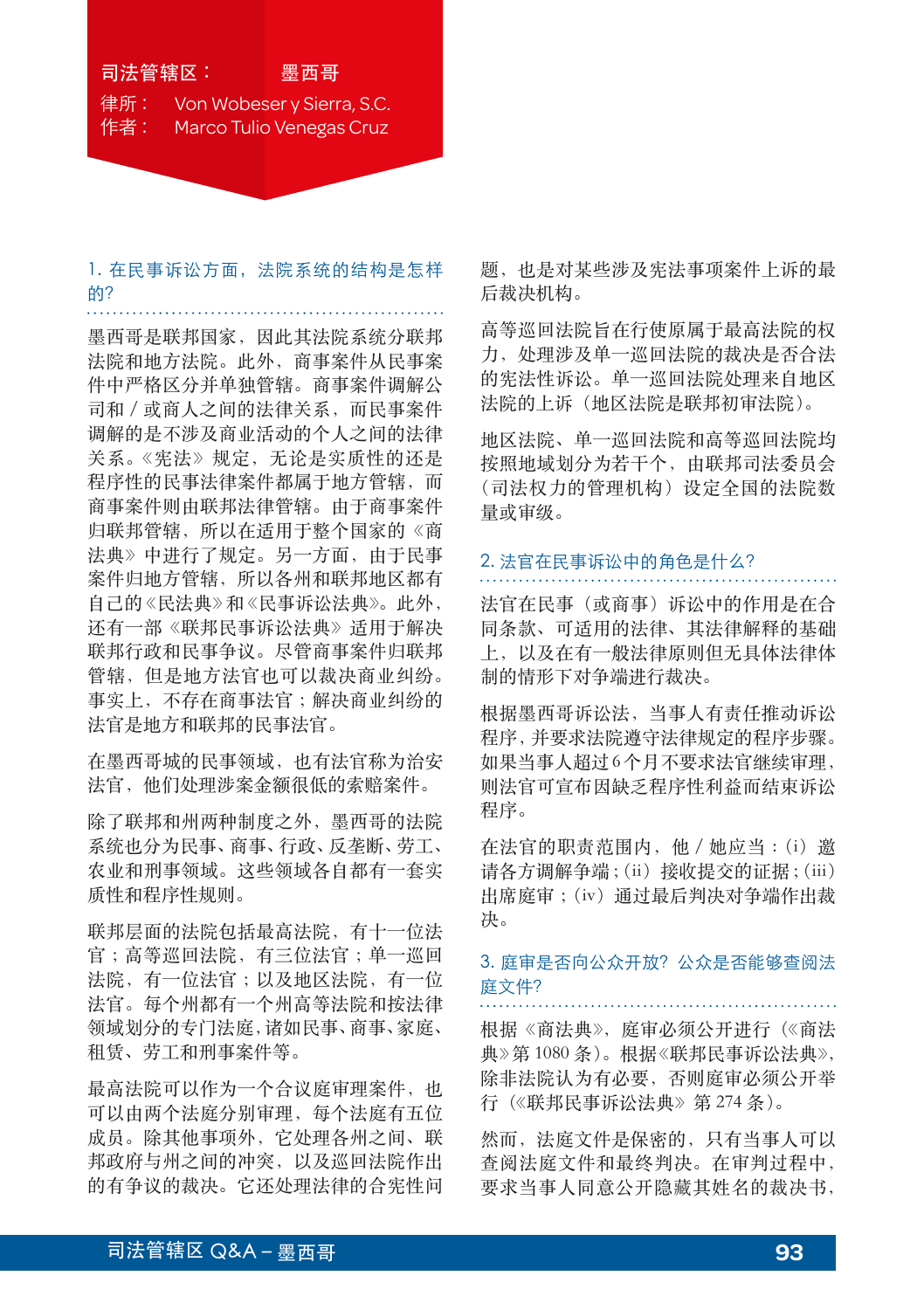并将所有明确指向当事人的内容从副本中删 除。

近年来,最高法院宣布公开 2003 年以前与 联邦法院诉讼有关的全部资料。这一声明经 由《关于政府信息透明和向公众提供的联邦 法律》批准。根据这一法律,任何个人可以 请求获取有关联邦审判的任何文件。《关于 政府信息透明和向公众提供的联邦法律》第 8 条规定, 尽管当事人可能会反对, 全部不 可上诉的判决都要公开。因此,一旦裁决是 不可上诉的,它就是任何人都可以查阅的公 开文件。

4. 所有律师均有权代表其委托人出庭并参加诉 讼吗?如果不是,律师职业的结构是怎样的?

不,只有当事方代理人书面授权的律师可以 代理其客户出席法庭辩护。此外,律师应当 向法庭出示其执照并登记。

## 5. 提起民事请求的时效期为多久?

根据诉讼性质的不同,通常民事和 / 或商事 诉讼时效期间为 5-10 年。但是某些具体诉讼 的时效也可能是 6 个月、1 年和 2 年。

# 6. 有哪些诉前程序是当事人在开始诉讼之前必 须遵守的?

不,根据墨西哥法律,仅需要向法院提交书 面申诉即可直接提起诉讼,不需要经过行政 程序或者形式上的预先诉讼程序。

# 7. 案件进入审理之前要经过哪些典型的民事程 序?有什么样的时间表?

在墨西哥民事制度下,就审判本身而言,是 民事诉讼还是商事诉讼并无区别。原告起诉 后,被告将被传唤,并有权提起反诉(如果 被告意图如此)。随后,法院将正式给予当 事人出示证据的机会,并按接收证据的次数 举行多次听证会。全部听证会结束后,当事 人可以递交最后的书状。最后,法官将作出 初审判决。

# 8. 当事人是否必须向其他当事人和法院披露相 关文件?

如果文件准确无误且有其存在的证据,一方 当事人可以请求法院命令另一方对其披露。 此外,在诉讼中,第三方在任何时候都必须 协助法院调查真相,并应在需要时出示其拥 有的所有文件和物品。法院有权和义务通过 任何强制手段强迫第三方遵守这些义务。然 而,法院在遭到拒绝的情况下应当听取第三 方的辩解并发布不容拒绝的最终决定。

# 9. 是否存在特权文件或其他规则允许当事人不 披露特定文件?

当被要求出示的证据不利于与之有关的一方 当事人时,祖先、后代、配偶以及有义务保 证职务特权之人可免除此项义务(《联邦民 事诉讼法典》第 90 条)。

# 10. 当事人在审理之前是否交换书面证据?或 是否提供口述证据?对方是否有权盘问证人?

墨西哥没有规定立法或允许审前取证 / 披露 制度。然而,有一些专门的限制性程序可以 使当事人有权获得特定资料或证词以准备诉 讼(《商法典》第 1151 条)。

在诉讼过程中,代理人有权要求对任何证人、 当事人或其代表(如果是公司)进行交叉审 查。

# 11. 关于指定专家证人的规则是怎样的?是否 有专家行为准则?

当事人指定的专家必须具有在相应领域担任 专家的职务和执照。除了这些最低限度的要 求外,没有约束专家的行为准则。

#### 12. 案件审理前可获得哪些临时救济?

禁制令原则上仅限于资产扣押或要求负债者 不得离开居住处的命令。

# 13. 申请人需要确立些什么才能成功申请此类 临时救济?

如果申请人可以证明有理由担心被告可能潜 逃,或者有理由担心被告可能藏匿自己的资 产或故意失去一个特定的物品(在物权诉讼 中),那么法庭可能会出具禁制令。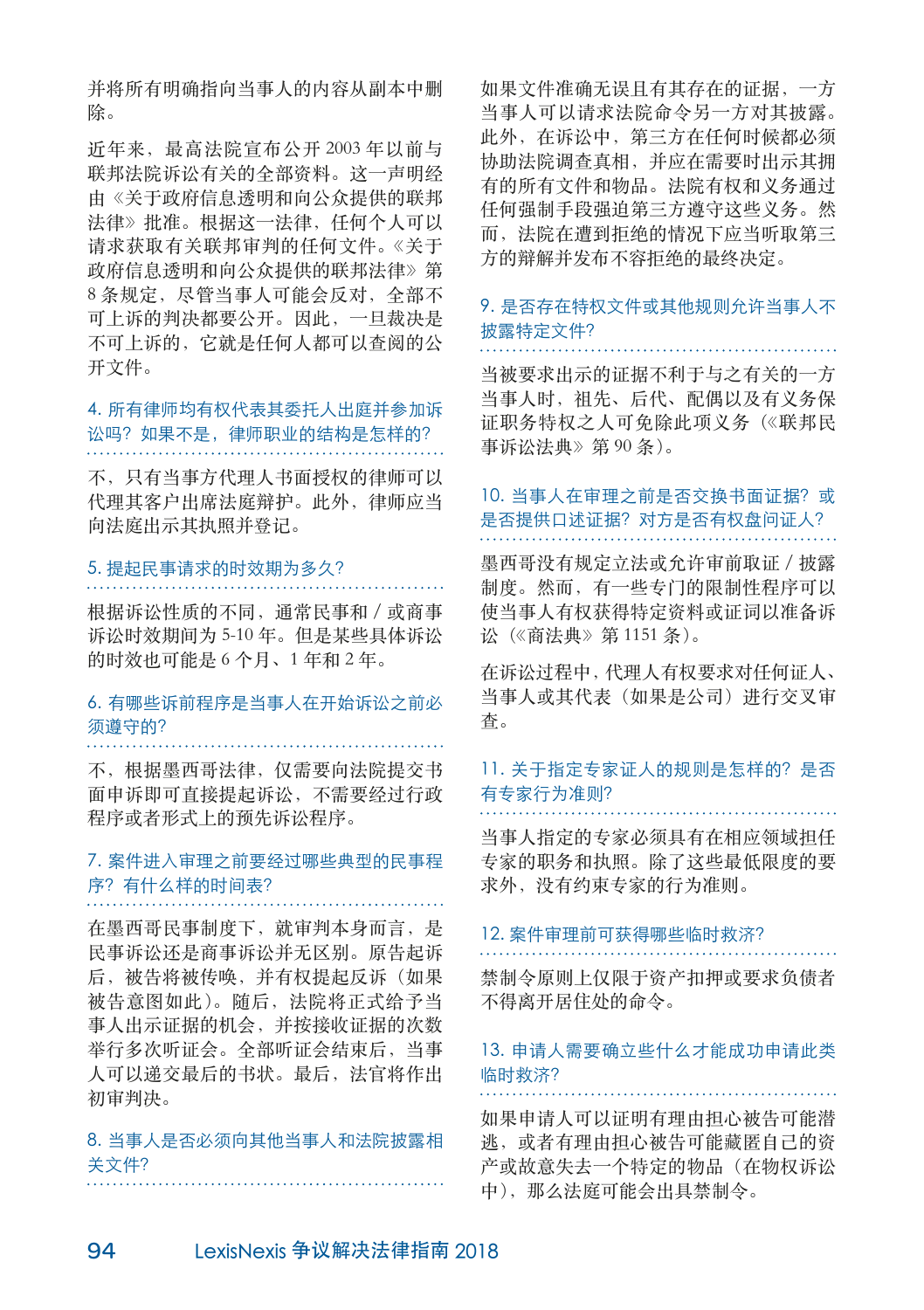# 14. 案件审理时可获得哪些救济?

一般而言,对民事侵权责任的救济,是指在 可能的情况下恢复到在损害发生之前的状 况,或者对损害和损失利润进行赔偿。对合 同的基本救济,是指造成损害或利润损失的 情况下,履行合同的某个具体条款或终止合 同。如果在合同关系中没有规定利率,则在 民事案件中的法定利率为每年 9%,而商事 案件中每年为本金的 6%。

#### 15. 执行判决的主要方式有哪些?

当事人一方拒绝履行判决时,法院可以命令 扣押财产,甚至对债务人进行行政干预以获 得付款。然后,资产将通过公开拍卖予以出 售,以获得欠款。如果义务是履行某一任务 而当事人拒绝履行该义务时,法院可以判决 损害赔偿金、损失的利润,并因此查封财产 以便对其强制执行。为了实现强制执行,必 须提起请求法院强制执行的特定附属程序。 这一程序可能需要三至六个月。

# 16. 胜诉方一般是不是会获得诉讼费用补偿? 诉讼费用如何计算?

在墨西哥,胜诉方代理人的费用总是固定的。

在商业纠纷中,《商法典》并没有明确规定 如何确定该数额。然而,司法判例清楚地表 明地方法律决定清算费用的方式。

墨西哥城的地方法律规定,初审费用应当根 据如下原则计算 :

- (a) 当该诉讼的金额不超过联邦地区最低工 资的 3,000 倍时, 将以 10% 计算;
- (b) 当该诉讼的金额超过联邦地区最低工资 的 3,000 倍, 但不超过 6,000 倍时, 将以 8% 计算 ;以及
- (c) 当该诉讼的金额超过联邦地区最低工资 的 6,000 倍时, 将以 6% 计算。

如果争端需要二审,那么费率将提高 2%。

其他多数州的诉讼法律规定与此相同。

# 17. 对最终判决有哪些上诉途径?当事人能够 以什么理由提起上诉?

一审判决可在上诉法院进行上诉。上诉法院 比一审法院的判决具有更高的效力等级。

根据《商法典》第 1337 条,以下情况可以上诉:

- (a) 败诉方举证侵犯权利或申诉的 ;
- (b) 即使按照一审判决胜诉,一方当事人也 没有得到损害赔偿和损失赔偿、支付的 费用或者归还的物品的 ;
- (c) 胜诉方希望遵守先前提出的上诉时 ;或 者
- (d) 当最终判决对具有正当利益的第三方造 成影响的。

一审判决终结后,必须在一审判决送达之日 起九日内,向上诉法院提起上诉。

# 18. 是否允许律师和委托人之间存在胜诉酬金 或按条件收费的安排?

根据墨西哥法律,当事人可以与律师自由协 商律师费用。因此, 在其他补偿方案中, 律 师费的计算可以采取风险代理制或者胜诉 制。通常情况下,费用可以按照以下任一种 方式计算 :

- (a) 索赔金额或者获赔金额的一定百分比。 这一比例由律师和客户根据具体案件的 具体情况,结合以下情形协商而定:
	- (i) 案件的复杂程度 ;
	- (ii) 客户的经济状况 ;以及

(iii) 律师的声誉。

- (b) 根据所花费的小时数计算 ;或者
- (c) 根据索赔金额确定的固定费用。

# 19. 是否允许第三方资助?资助人是否可分享 胜诉收益?

墨西哥法律没有对第三方资助进行限制。然 而,这种做法并没有真正被墨西哥法庭接受。 在任何情况下,如果存在第三方资金,除非 有正式的诉讼权利转让,否则第三方将不会 被视为诉讼的一方。因此,受资助方最终应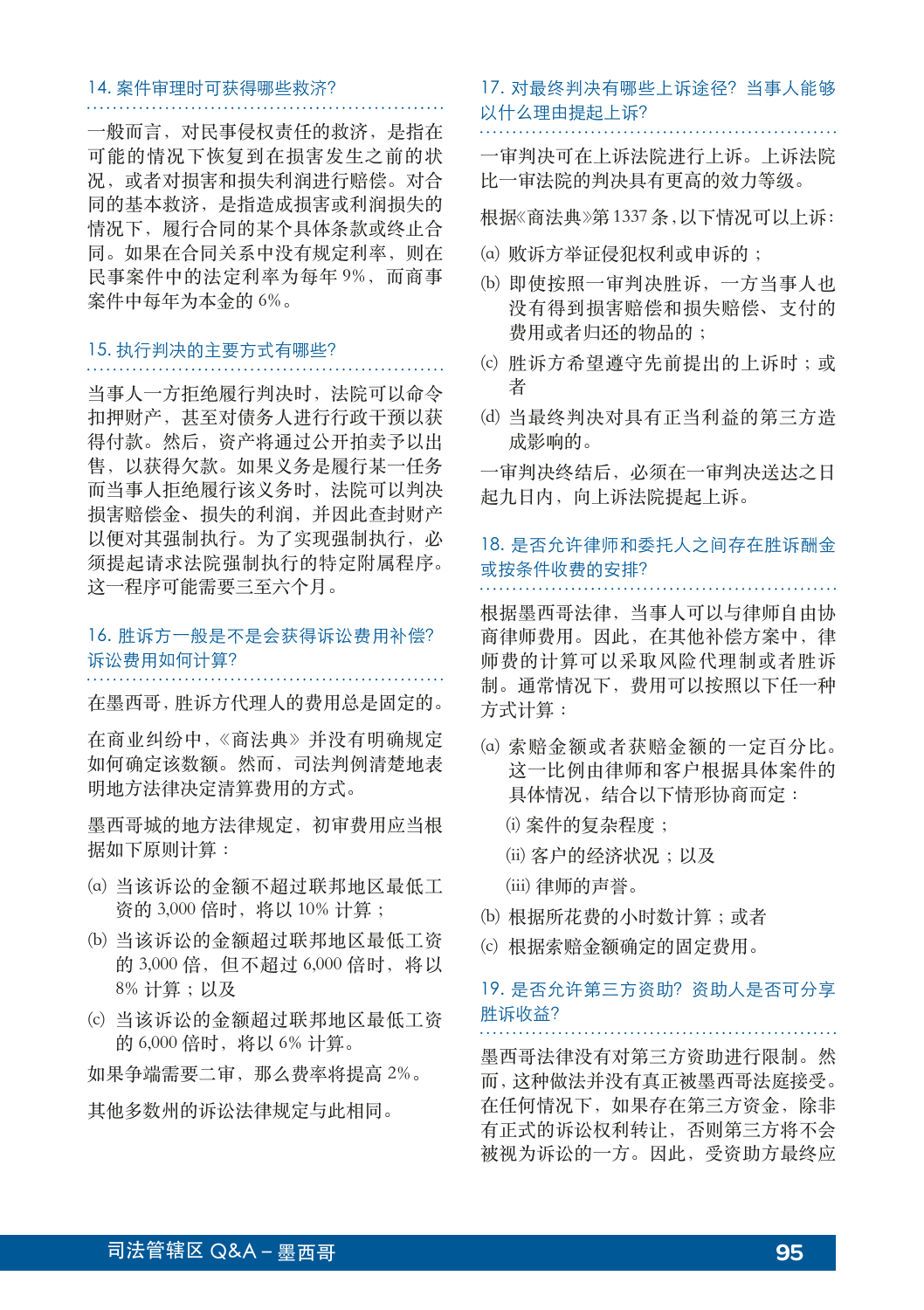当根据与资金提供方签署的协议与其分享判 决金额。

#### 20. 当事人是否可为其诉讼费用投保?

是的,获得它没有限制。然而,在墨西哥却 不常见。

# 21. 诉讼人是否可提起集体诉讼?如果可以, 哪些规则适用于集体诉讼?

《墨西哥宪法》第 17 条承认墨西哥的 "集体 诉讼",联邦法官可以用排他性的方式审理 这些诉讼和机制。这类诉讼可以根据《联邦 民事诉讼法典》、《联邦民法典》、《联邦经济 能力法》、《联邦消费者保护法》、《司法力量 组织法》、《生态均衡和环境保护总法》以及 《金融服务消费者保护法》进行登记。

墨西哥法律对涉及公共或私人的商品或服务 消费以及与环境相关的集体诉讼(特别是涉 及如下事宜的)有所限制 :

- (a) 消费者保护 ;
- (b) 环境保护事宜 ;
- (c) 金融服务消费者的保护 ;以及
- (d) 反垄断事宜。

集体诉讼可以由公共机构(如联邦消费者保 护办公室、联邦环境保护办公室、金融服务 消费者保护全国委员会和联邦反垄断委员 会)、受影响的集体(至少有30个成员)的 法律代表以及合法组建的非营利性民间组织 (在发起诉讼前至少成立一年)发起。

判决将对受影响的集体的全部成员有效,每 个成员必须清算和证明造成的损害。

最后,《宪法》规定了可以针对权力机构的 某些决定提起宪法性诉讼,并可能会影响某 些人。

22. 外国判决通过哪些程序予以承认和执行?

根据国际条约(在境外执行境内判决)和《联 邦民事诉讼法典》第 571 条,在满足以下条 件时,墨西哥法院将承认并执行国外判决 :

(a) 委托书的手续和条件都已经满足 ;

- (b) 判决不会导致物权诉讼 ;
- (c) 外国法院的管辖权无误 ;
- (d) 索赔已经正确送达给被告 ;
- (e) 外国的判决在该国为终局判决、既判案 件 ;
- (f) 判决对应的诉讼并非原被告双方在墨西 哥的未决事项 ;除非委托书已递交到外 交部或索赔地的州相应部门 ;以及
- (g) 判决不与强制性法律或墨西哥公共政策 相冲突。

# 23. 另类争议解决的主要形式是什么?

在墨西哥,争端解决的替代机制是仲裁。仲 裁在墨西哥享有很好的声誉,被大公司视为 解决争端的有效方法。

过去,调解被认为是浪费时间。然而,由于 最近的法律改革以及各州出台促进萃代性纠 纷解决机制的政策,调解才开始具有吸引力。 因此,越来越多的公司开始愿意通过调解解 决纠纷。最近的法律改革加强了在调解或调 解程序中达成任何协议的可能性。

# 24. 在您所在的司法管辖区有哪些主要的替代 争议解决机构?

ICC 和 ICDR 是墨西哥处理国际层面的大型 仲裁争端的最重要的组织。它们在墨西哥都 很活跃。

地方仲裁组织对于中型地方纠纷有一些吸引 力和声誉。总体上说,它们设施良好,服务 质量高。墨西哥主要的仲裁组织有 :墨西哥 城商会仲裁和调节委员会(一家位于墨西 哥城的非营利组织,简称 CANACO,地址 是 :Paseo de la Reforma No. 42, Delegación Cuauhtémoc, Mexico City, 邮政编码: 06040, 网 址 :www.arbitrajecanaco.com.mx) 和 墨 西哥仲裁中心(成立于 1997 年,简称 CAM 地 址 是 :Tecnológico de Monterrey, Campus Santa Fe, Av. Carlos Lazo No. 100, Edificio Aulas 1, Nivel 5, Col. Santa Fe, México, Mexico City,邮政编码 :01389)。